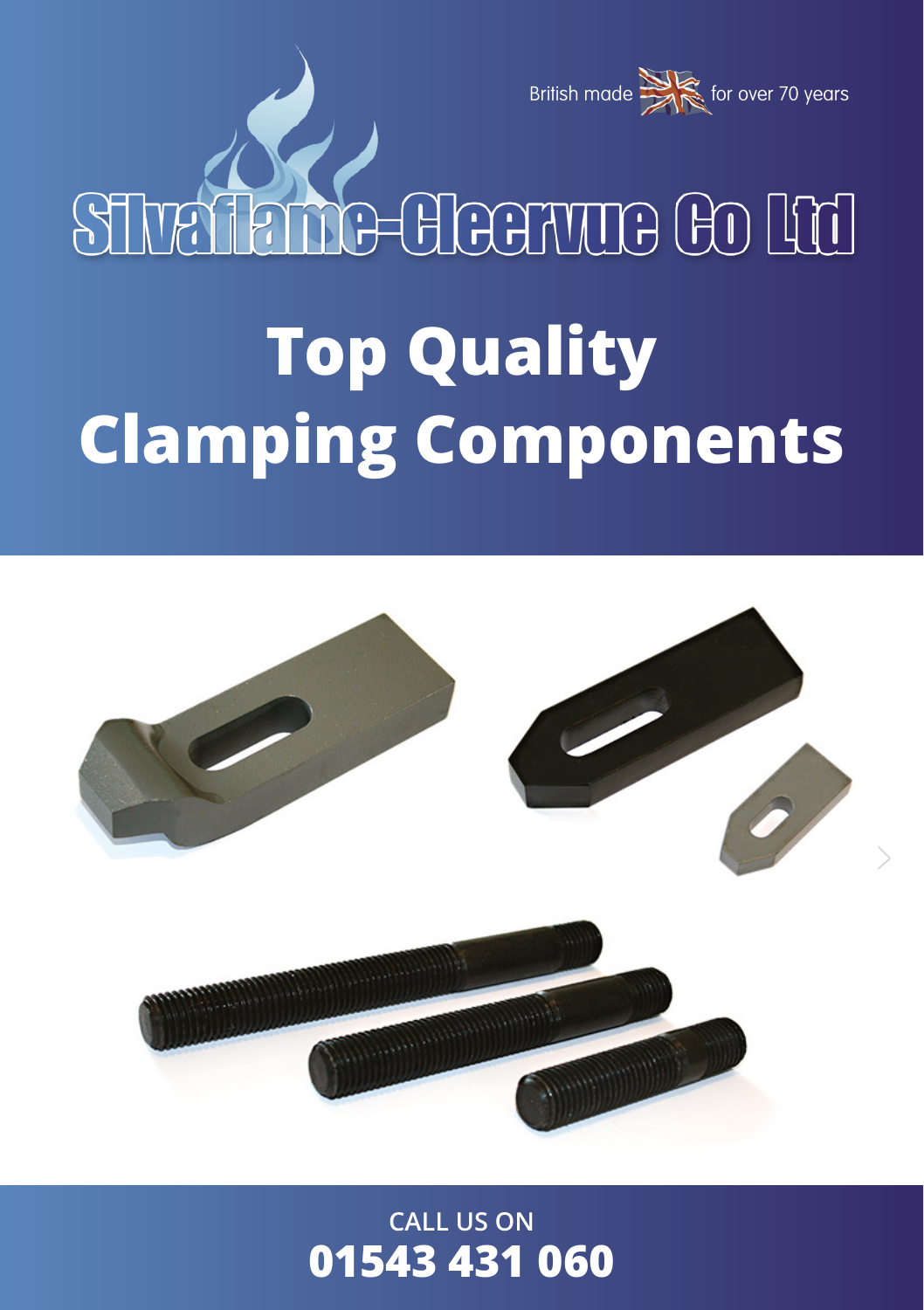

#### Clamps & Step Blocks





#### Swan Neck Clamp - Steel

**DIN 6316 Swan Neck Clamp**

|           |         |     | ----------      |                |    |       |    |                |                |
|-----------|---------|-----|-----------------|----------------|----|-------|----|----------------|----------------|
| Part No.  | $b_{1}$ |     | Metric          | inch           | a  | $b_2$ | c  | e <sub>1</sub> | e <sub>2</sub> |
| 921 3200  |         | 60  | M 6             | 1/4"           | 10 | 20    | 8  | 20             | 20             |
| 921 3201  | 9       | 80  | M <sub>8</sub>  | 5/16''         | 12 | 25    | 9  | 25             | 25             |
| 921 3202  | 11      | 100 | M10             | 3/8"           | 15 | 30    | 12 | 32             | 32             |
| 921 3203  | 14      | 125 | M12/M14         | 1/2"           | 20 | 40    | 16 | 40             | 40             |
| 921 3204  | 18      | 125 | M16/M18         | 5/8"           | 25 | 50    | 20 | 49             | 40             |
| 9213204/1 | 18      | 160 | M16/M18         | 5/8"           | 25 | 50    | 20 | 49             | 50             |
| 921 3205  | 22      | 160 | M20             | 3/4"           | 30 | 60    | 24 | 55             | 55             |
| 9213205/1 | 22      | 200 | M20             | 3/4"           | 30 | 60    | 24 | 55             | 70             |
| 9213205/2 | 26      | 200 | M <sub>24</sub> | 1 <sup>n</sup> | 35 | 70    | 28 | 72             | 60             |
| 9213205/3 | 26      | 250 | M <sub>24</sub> | 1 <sup>n</sup> | 35 | 70    | 28 | 72             | 80             |

Step Blocks





#### **DIN 6318 with 6 steps, 50mm wide**

| Part No. | <b>DIN</b><br>6318 | H<br>h        |          |
|----------|--------------------|---------------|----------|
| 921 3230 | 50                 | $12.5 - 50$   | 50 x 90  |
| 921 3231 | 95                 | $57.5 - 95$   | 55 x 95  |
| 921 3232 | 140                | $102.5 - 140$ | 60 x 100 |
| 921 3233 | 185                | $147.5 - 185$ | 65 x 105 |
| 921 3234 | 230                | $192.5 - 230$ | 70 x 110 |
| 921 3235 | 275                | $237.5 - 275$ | 75 x 115 |
| 921 3236 | 320                | $282.5 - 320$ | 80 x 120 |
| 921 3237 | 365                | $327.5 - 365$ | 85 x 125 |

#### **DIN 6318B 80mm extra wide**

| 50       | 5 - 50<br>-                                     |                                               |
|----------|-------------------------------------------------|-----------------------------------------------|
| 95       | $5 - 95$<br>ر_<br>-<br>$\overline{\phantom{a}}$ | 85 x 95<br>$\sim$                             |
| .40<br>÷ | $.5 - 140$<br>2VL                               | 10 <sup>o</sup><br>$0 \wedge v$<br><b>LUU</b> |





#### Plain Clamp - Steel

#### **DIN 6314 Plain Clamp**

| Part No.  | b <sub>1</sub> | П          | ----------<br>Metric | o<br>inch       | a           | b <sub>2</sub> | $b_3$ | e <sub>1</sub> | e <sub>2</sub> |
|-----------|----------------|------------|----------------------|-----------------|-------------|----------------|-------|----------------|----------------|
| 9213180   |                | 50         | M 6                  | 1/4"            | 10          | 20             | ८     | 10             | 20             |
| 9213181   | 9              | 60         | M <sub>8</sub>       | 3/16"           | 12          | 25             | 10    | 13             | 22             |
| 9213182   | 11             | $80^\circ$ | M 10                 | 3/8"            | 15          | 30             | 12    | 15             | 30             |
| 9213183   | 14             | 100        | M 12/M 14            | 1/2"            | 20          | 40             | 14    | 21             | 40             |
| 9213183/1 | 14             | 125        | M 12/M 14            | 1/2"            | $20 \times$ | 40             | 14    | 21             | 50             |
| 921 3184  | 18             | 125        | M 16/M 18            | 5/8"            | 25          | 50             | 18    | 26             | 45             |
| 9213184/1 | 18             | 160        | M 16/M 18            | 5/8"            | 25          | 50             | 18    | 26             | 65             |
| 921 3185  | 22             | 160        | M 20/M 22            | 3/4"            | 30          | 60             | 22    | 30             | 60             |
| 9213185/1 | 22             | 200        | M 20/M 22            | 3/4"            | 30          | 60             | 22    | 30             | 80             |
| 9213185/2 | 26             | 200        | M 24                 | 1.19            | 30          | 70             | 26    | 35             | 80             |
| 9213185/3 | 26             | 250        | M 24                 | 1 <sup>10</sup> | 30          | 70             | 26    | 35             | 105            |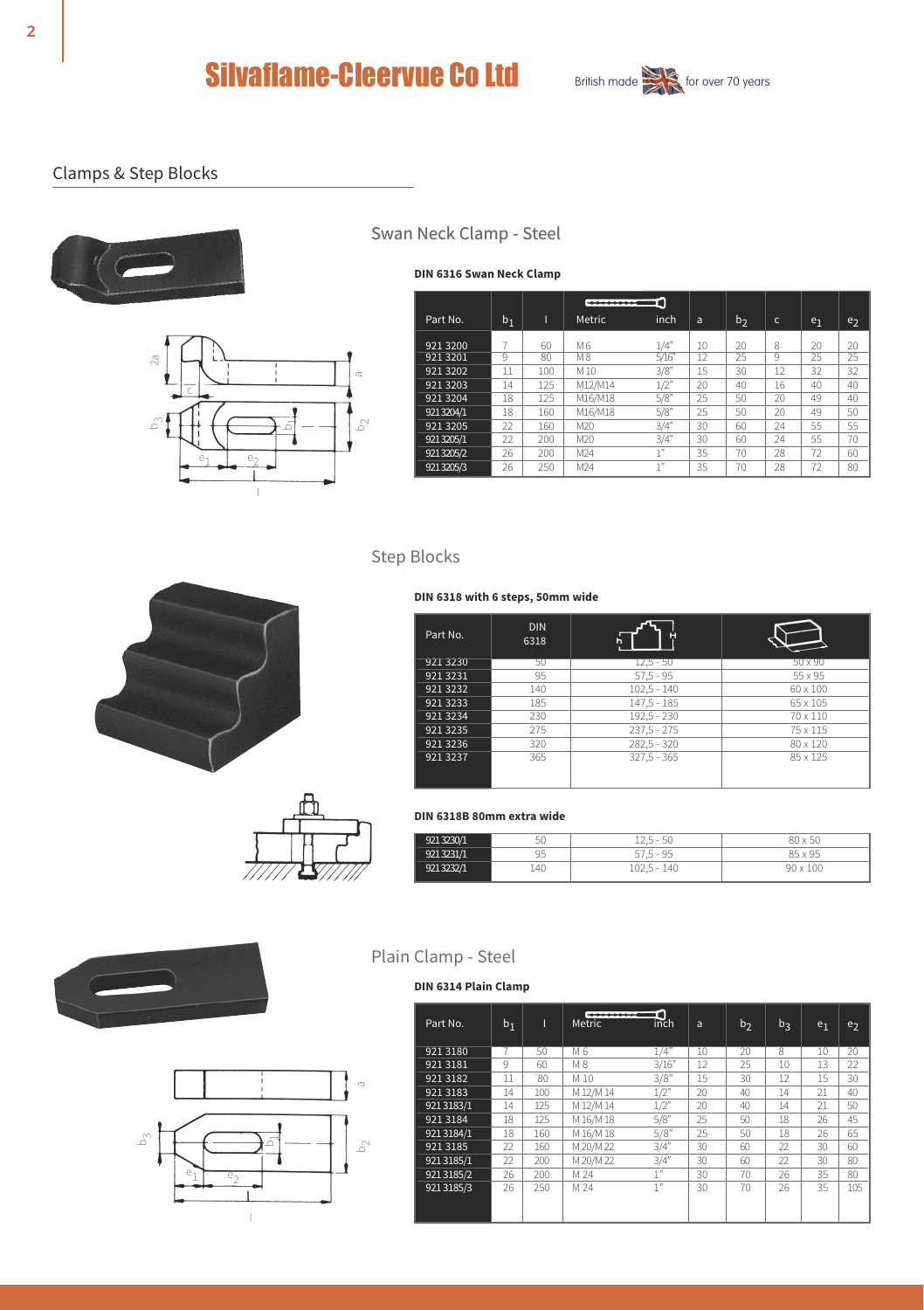#### Clamps & Step Blocks





#### GN Open Ended Clamp - Steel

**DIN 6315 GN Open Ended Clamp**

| Part No.    | b <sub>1</sub> | 1 <sub>1</sub> | ------------<br>Metric | inch           | a  | b <sub>2</sub> | e  | 12 | $\mathsf{I}_3$ |
|-------------|----------------|----------------|------------------------|----------------|----|----------------|----|----|----------------|
| 9213190     | 9              | 100            | M <sub>8</sub>         | 5/16"          | 15 | 30             | 16 | 32 | 18             |
| 9213191     | 11             | 125            | M 10                   | 5/16"          | 20 | 30             | 20 | 38 | 24             |
| 9213192     | 14             | 160            | M 12/M 14              | 5/16"          | 25 | 40             | 24 | 27 | 30             |
| 921 31 92/1 | 14             | 200            | M 12/M 14              | 5/16"          | 25 | 40             | 24 | 27 | 30             |
| 9213193     | 18             | 160            | M 16/M 18              | 5/8"           | 25 | 45             | 28 | 52 | 32             |
| 921 3193/1  | 18             | 200            | M 16/M 18              | 5/8"           | 30 | 30             | 28 | 57 | 38             |
| 921 31 93/2 | 18             | 250            | M 16/M 18              | $5/8^{n}$      | 30 | 50             | 28 | 57 | 38             |
| 9213194     | 22             | 160            | M 20                   | 3/4"           | 30 | 55             | 35 | 64 | 41             |
| 921 3194/1  | 22             | 200            | M 20                   | 3/4"           | 30 | 55             | 35 | 64 | 41             |
| 921 31 94/2 | 22             | 250            | M 20                   | 3/4"           | 40 | 60             | 35 | 68 | 45             |
| 921 31 94/3 | 22             | 315            | M 20                   | 3/4"           | 40 | 60             | 35 | 68 | 45             |
| 921 31 94/4 | 24             | 250            | M 22                   | 1 <sup>n</sup> | 40 | 60             | 38 | 68 | 45             |
| 921 31 94/5 | 24             | 315            | M 22                   | 1 <sup>n</sup> | 40 | 60             | 38 | 68 | 45             |

### B Open Ended Clamp - Tempered-Steel





#### **DIN 6315 B Open Ended Clamp**

|            |       |     | --------- | ה     |    |                |    |       |
|------------|-------|-----|-----------|-------|----|----------------|----|-------|
| Part No.   | $b_1$ | п   | Metric    | inch  | a  | b <sub>2</sub> | bι | $b_4$ |
| 921 3210   | 7     | 60  | M 6       | 1/4"  | 12 | 19             | 6  | 3     |
| 921 3211   | 9     | 80  | M 8       | 5/16" | 15 | 25             | 8  | 4     |
| 921 3212   | 11    | 100 | M10       | 3/8"  | 20 | 31             | 10 | 5     |
| 921 3213   | 14    | 125 | M12/M14   | 1/2"  | 25 | 38             | 12 | 6     |
| 921 3213/1 | 14    | 160 | M12/M14   | 1/2"  | 25 | 38             | 12 | 6     |
| 921 3213/2 | 14    | 200 | M12/M14   | 1/2"  | 25 | 38             | 12 | 6     |
| 921 3214   | 18    | 160 | M16/M18   | 5/8"  | 30 | 48             | 15 | 8     |
| 921 3214/1 | 18    | 200 | M16/M18   | 5/8"  | 30 | 48             | 15 | 8     |
| 921 3214/2 | 18    | 250 | M16/M18   | 5/8"  | 40 | 48             | 15 | 10    |
| 921 3215   | 22    | 200 | M20/M22   | 3/4"  | 40 | 52             | 15 | 10    |
| 921 3215/1 | 22    | 250 | M20/M22   | 3/4"  | 40 | 62             | 20 | 10    |
| 921 3215/2 | 22    | 315 | M20/M22   | 3/4"  | 40 | 62             | 20 | 10    |





#### C Peg Clamp - Steel

#### **DIN 6315 C Peg Clamp**

|            |                |                | ---------      | -0    |    |                |    |    |    |
|------------|----------------|----------------|----------------|-------|----|----------------|----|----|----|
| Part No.   | b <sub>1</sub> | 1 <sub>1</sub> | Metric         | inch  | a  | b <sub>2</sub> | d  | 12 | l3 |
| 921 3220   | 9              | 100            | M <sub>8</sub> | 5/16" | 15 | 30             | 12 | 30 | 18 |
| 921 3221   | 11             | 125            | M 10           | 3/8"  | 20 | 30             | 16 | 36 | 24 |
| 921 3222   | 14             | 160            | M 12/M 14      | 1/2"  | 25 | 40             | 20 | 45 | 30 |
| 921 3222/1 | 14             | 200            | M 12/M 14      | 1/2"  | 25 | 40             | 20 | 45 | 30 |
| 921 3223   | 18             | 200            | M 16/M 18      | 5/8"  | 30 | 50             | 24 | 55 | 36 |
| 921 3223/1 | 18             | 250            | M 16/M 18      | 5/8"  | 30 | 50             | 24 | 55 | 36 |
| 921 3224   | 22             | 250            | M 20/M 22      | 3/4"  | 40 | 60             | 30 | 65 | 45 |
| 921 3224/1 | 22             | 315            | M 20/M 22      | 3/4"  | 40 | 60             | 30 | 65 | 45 |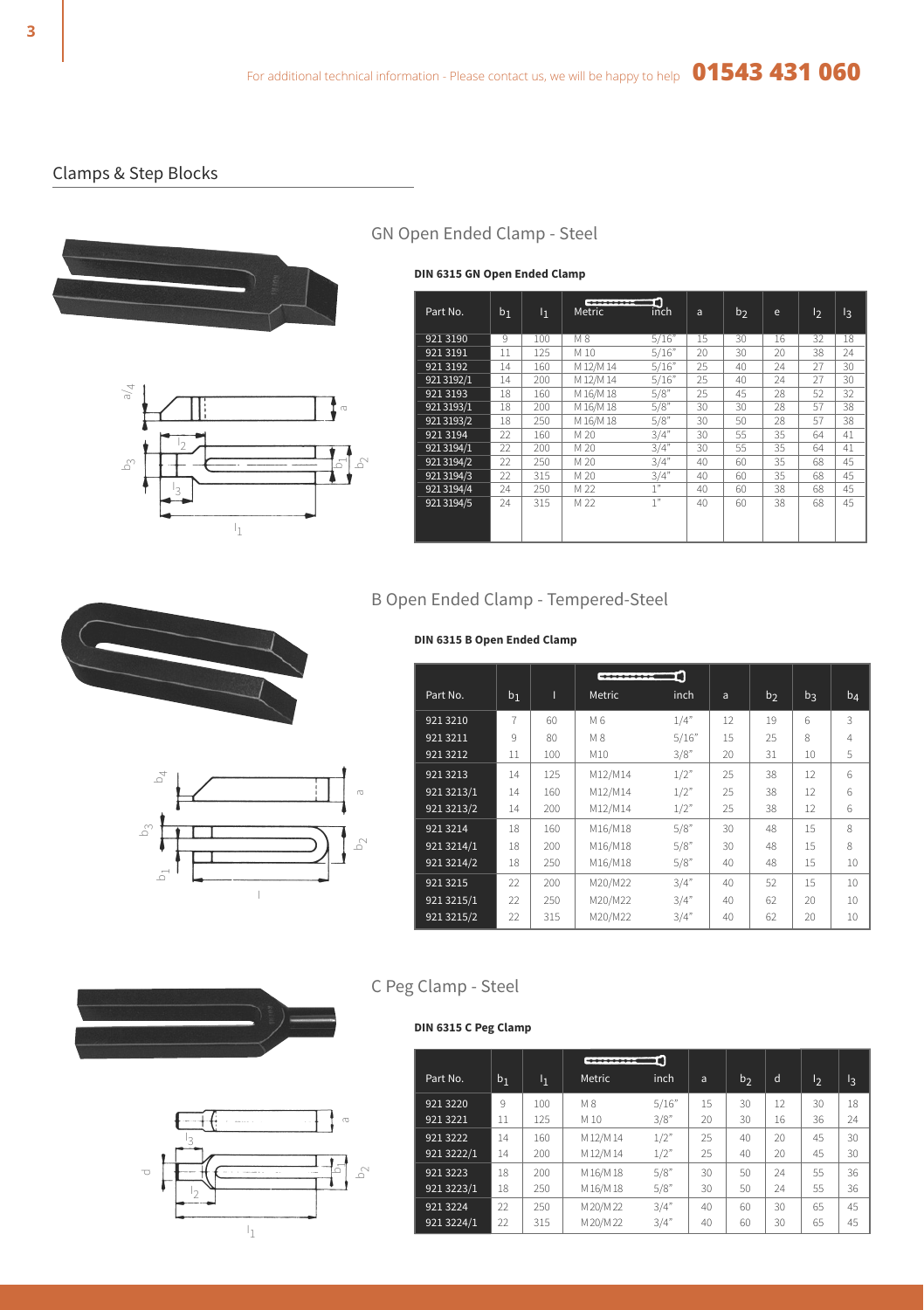# **Silvaflame-Cleervue Co Ltd** British made  $\sum_{\text{for over 70 years}}$



#### Clamps & Screw Jacks



Stepless Height Adjustable Clamp - Forged Steel & Tempered

| Part No. | a<br>$\overline{\mathcal{N}}$<br><b>CONTINUES</b> | b <sub>1</sub> | h max<br>(mm) | $\overline{\phantom{a}}$         | Clamping<br>height h (mm) | bx1             |
|----------|---------------------------------------------------|----------------|---------------|----------------------------------|---------------------------|-----------------|
|          |                                                   |                |               | Without 'T' Bolt                 |                           |                 |
| 921 7100 |                                                   | 17             | 75            | ۰                                |                           | $50 \times 138$ |
| 921 7101 |                                                   | 21             | 85            | -                                |                           | $60 \times 175$ |
|          |                                                   |                |               | With 'T' Bolt and Flange and Nut |                           |                 |
| 9213150  | 12                                                | 17             | 75            | M12 x 12 x 125                   | $0 - 50$                  | $50 \times 138$ |
| 9213151  | 14                                                | 17             | 75            | M12 x 14 x 125                   | $0 - 50$                  | $50 \times 138$ |
| 9213152  | 16                                                | 17             | 75            | M16 x 16 x 160                   | $0 - 75$                  | $50 \times 138$ |
| 9213153  | 18                                                | 17             | 75            | M16 x 18 x 160                   | $0 - 75$                  | $50 \times 138$ |

The stepless height adjustable clamps are quickly adapted to various clamping heights without the use of supports or packing pieces.<br>The clamp is designed to operate where limited machine table space is available.



h c

Adjustable Plain Clamp - Complete with adjusting screw, T bolt DIN 787 flange and nut 8,8

| Part No. | a<br>≖<br>÷<br>_ | h         | DIN 6314 b <sub>1</sub> x l | <b>DIN 787</b>   |
|----------|------------------|-----------|-----------------------------|------------------|
| 921 3154 | 10               | 8-28      | $11 \times 80$              | 10 M 10 x 63     |
| 921 3155 | 12               | $10 - 33$ | $14 \times 100$             | 12 M 12 x 80     |
| 921 3156 | 14               | $10 - 31$ | $14 \times 100$             | 14 M 12 x 80     |
| 921 3157 | 16               | $13 - 40$ | 18 x 125                    | 16 M 16 x 100    |
| 921 3158 | 18               | $13 - 38$ | 18 x 125                    | 18 M 16 x 100    |
| 921 3159 | 22               | 16-53     | 22 x 160                    | 20/22 M 20 x 125 |

Swan Neck Clamp - Complete with adjusting screw, T bolt DIN 787 flange and nut 8,8

| Part No. | a<br>$=$<br>छा | h         | DIN 6314 b <sub>1</sub> x l | <b>DIN 787</b>   |
|----------|----------------|-----------|-----------------------------|------------------|
| 921 3160 | 10             | $21 - 41$ | $11 \times 100$             | 10 M 10 x 63     |
| 921 3161 | 12             | 29-52     | $14 \times 125$             | 12 M 12 x 80     |
| 921 3162 | 14             | 29-50     | 14 x 125                    | 14 M 12 x 80     |
| 921 3163 | 16             | $37 - 64$ | 18 x 160                    | 16 M 16 x 100    |
| 921 3164 | 18             | $37 - 62$ | $18 \times 160$             | 18 M 16 x 100    |
| 921 3165 | 22             | $45 - 80$ | 22 x 200                    | 20/22 M 20 x 125 |







a

I dr 1 <del>م</del>ك

a

| Screw Jacks |  |
|-------------|--|
|             |  |

| Part No. | Type A $a = 50$ Ø |
|----------|-------------------|
| 921 3166 | $h = 45 - 60$ mm  |
| 921 3167 | $h = 60 - 80$ mm  |
| 921 3168 | h=80-120mm        |

| Part No.                         | Type B a = $70$ Ø                      |
|----------------------------------|----------------------------------------|
| 921 3169<br>921 3170<br>921 3171 | b=60-80mm<br>h=80-110mm<br>h=110-160mm |
| Part No.                         | Type C a = $70$ Ø                      |
| 921 3172                         | h=160-240mm                            |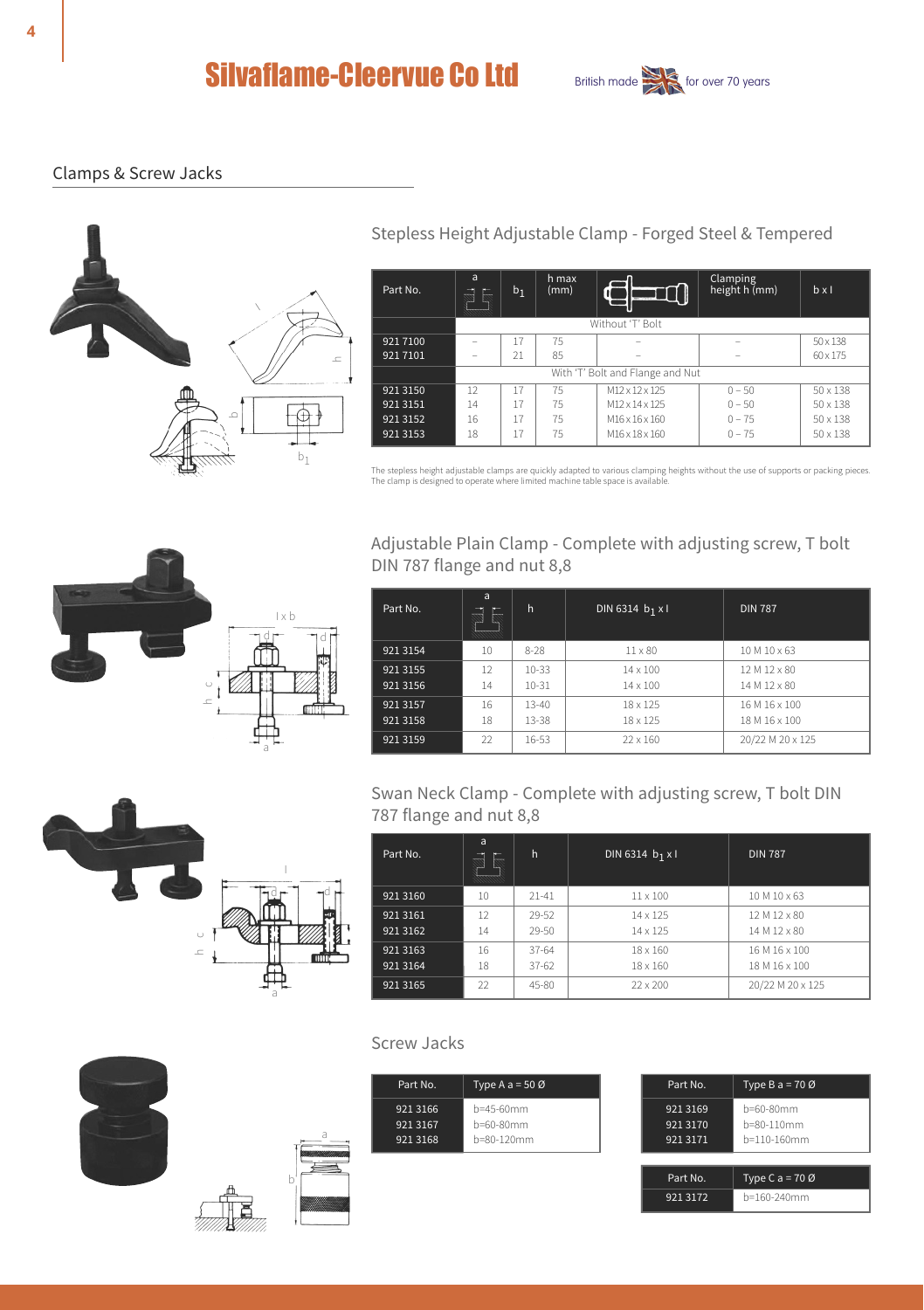Fixture Nut - Heat treated to tensile strength 10

#### Nuts & Washers





| Part No.   | --------- | s  | e    | $m = 1.5 d$<br>m |
|------------|-----------|----|------|------------------|
| 921 3380   | M 6       | 10 | 11,5 | 10               |
| 921 3381   | M 8       | 13 | 15,0 | 12               |
| 921 3382   | M 10      | 17 | 19,6 | 15               |
| 921 3383   | M 12      | 19 | 21,9 | 18               |
| 921 3384   | M 14      | 22 | 25,4 | 21               |
| 921 3385   | M 16      | 24 | 27,7 | 24               |
| 921 3386   | M 18      | 27 | 31,2 | 27               |
| 921 3387   | M 20      | 30 | 34.6 | 30               |
| 921 3388   | M 22      | 32 | 36.9 | 33               |
| 921 3388/1 | M 24      | 36 | 41,6 | 36               |

#### **DIN 6330 Fixture Nut**

Coupling Nut - Heat treated to tensile strength 10





#### **DIN 6334 Coupling Nut**

| Part No.   |                | s  | e    | $m = 3$ d<br>m |
|------------|----------------|----|------|----------------|
| 921 3431   | M 6            | 10 | 11,5 | 10             |
| 921 3432   | M <sub>8</sub> | 13 | 15,0 | 24             |
| 921 3433   | M 10           | 17 | 19,6 | 30             |
| 921 3434   | M 12           | 19 | 21.9 | 36             |
| 921 3435   | M 14           | 22 | 25,4 | 42             |
| 921 3436   | M 16           | 24 | 27.7 | 48             |
| 921 3437   | M 18           | 27 | 31.2 | 54             |
| 921 3438   | M 20           | 30 | 34.6 | 60             |
| 921 3439   | M 22           | 32 | 36.9 | 66             |
| 921 3439/1 | M 24           | 36 | 41,6 | 72             |





#### Hardened Washer - Hardened to 120 - 140 kg/mm2 tensile strength

#### **DIN 6340 Hardened Washer**

| Part No.   | ---------- | inch  | Ø<br>$d_1$ | Ø<br>$d_2$ | s |  |
|------------|------------|-------|------------|------------|---|--|
| 921 3455   | M 6        | 1/4"  | 6,4        | 17         | 3 |  |
| 921 3456   | M 8        | 5/16" | 8,4        | 23         | 4 |  |
| 921 3457   | M 10       | 3/8"  | 10,5       | 28         | 4 |  |
| 921 3458   | M 12       | 1/2"  | 13         | 35         | 5 |  |
| 921 3459   | M 14       | ٠     | 15         | 40         | 5 |  |
| 921 3460   | M 16       | 5/8"  | 17         | 45         | 6 |  |
| 921 3461   | M 18       | ٠     | 19         | 45         | 6 |  |
| 921 3462   | M 20       | 3/4"  | 21         | 50         | 6 |  |
| 921 3463   | M 22       | 7/8"  | 23         | 50         | 8 |  |
| 921 3463/1 | M 24       | 7/8"  | 25         | 60         | 8 |  |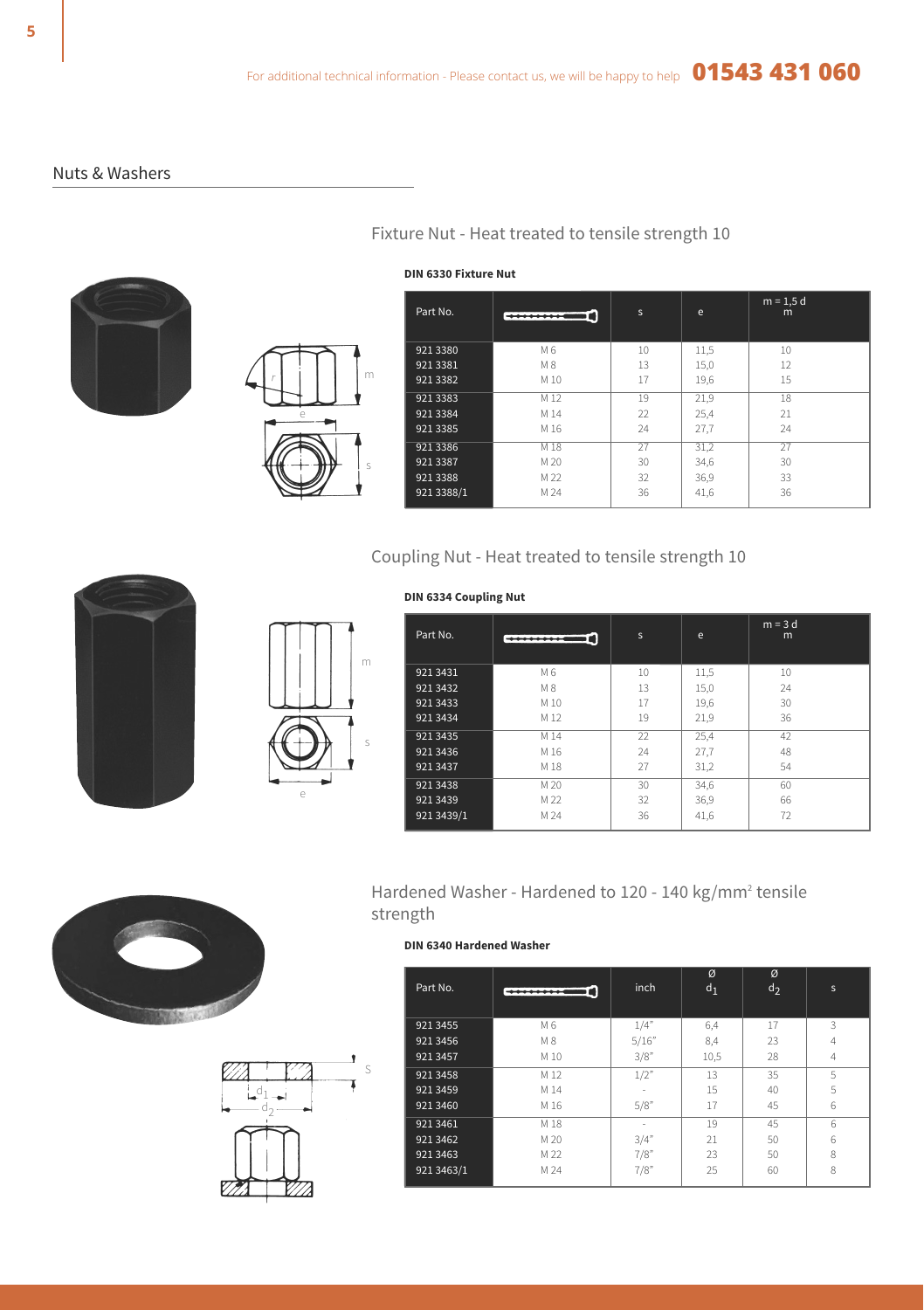



#### Nuts, Washers & Metric Studs





#### T Nut - Heat treated to tensile strength 10

#### **DIN 508 T Nut**

| Part No.                                                                         | a<br>靀                                 | d                                                            | a                                                 | e                                      | h                                     | k                                                     |
|----------------------------------------------------------------------------------|----------------------------------------|--------------------------------------------------------------|---------------------------------------------------|----------------------------------------|---------------------------------------|-------------------------------------------------------|
| 921 3480<br>921 3481<br>921 3482<br>921 3483<br>921 3484<br>921 3485<br>921 3486 | 6<br>8<br>10<br>12<br>14<br>(16)<br>18 | M 5<br>M 6<br>M <sub>8</sub><br>M 10<br>M 12<br>M 14<br>M 16 | 5,7<br>7,7<br>9,7<br>11,7<br>13,7<br>15,7<br>17,7 | 10<br>13<br>15<br>18<br>22<br>25<br>28 | 8<br>10<br>12<br>14<br>16<br>18<br>20 | $\overline{4}$<br>6<br>6<br>8<br>$\overline{q}$<br>10 |
| 921 3487<br>921 3488<br>921 3488/1<br>921 3488/2<br>921 3488/3<br>921 3488/4     | (20)<br>22<br>24<br>24<br>28<br>28     | M 18<br>M 20<br>M 20<br>M 22<br>M 22<br>M 24                 | 19.7<br>21,7<br>23,7<br>23,7<br>27,7<br>27,7      | 32<br>35<br>40<br>40<br>44<br>44       | 24<br>28<br>32<br>32<br>36<br>36      | 12<br>14<br>16<br>16<br>18<br>18                      |

#### Flange Nut - Heat treated to tensile strength 10



# m a e s  $d_1$

#### **DIN 6331 Flange Nut**

| Part No.   | $\begin{array}{c} \hline \text{array} \\ \hline \text{array} \end{array}$ | s  | e    | $m = 1.5 d$<br>m | a        | $d_1$ |
|------------|---------------------------------------------------------------------------|----|------|------------------|----------|-------|
| 921 3395   | M 6                                                                       | 10 | 11,5 | 9                | 3,0      | 14    |
| 921 3396   | M 8                                                                       | 13 | 15,0 | 12               | 3,5      | 18    |
| 921 3397   | M 10                                                                      | 16 | 19,6 | 15               | Δ        | 22    |
| 921 3398   | M 12                                                                      | 18 | 21,9 | 18               | $\Delta$ | 25    |
| 921 3399   | M 14                                                                      | 21 | 25,4 | 21               | 4,5      | 28    |
| 921 3400   | M 16                                                                      | 24 | 27,7 | 24               | 5        | 31    |
| 921 3401   | M 18                                                                      | 27 | 31,2 | 27               | 5        | 34    |
| 921 3402   | M 20                                                                      | 30 | 34,6 | 30               | ĥ.       | 37    |
| 921 3403   | M 22                                                                      | 32 | 36,9 | 33               | 6        | 40    |
| 921 3403/1 | M 24                                                                      | 36 | 41,6 | 36               | ĥ.       | 45    |

\* New DIN specification





A range of Steel clamping components, most of which are held in stock.

All clamps are **FORGED AND HARDENED** for accuracy.

Manufactured in Germany to the Highest Technical Standards.

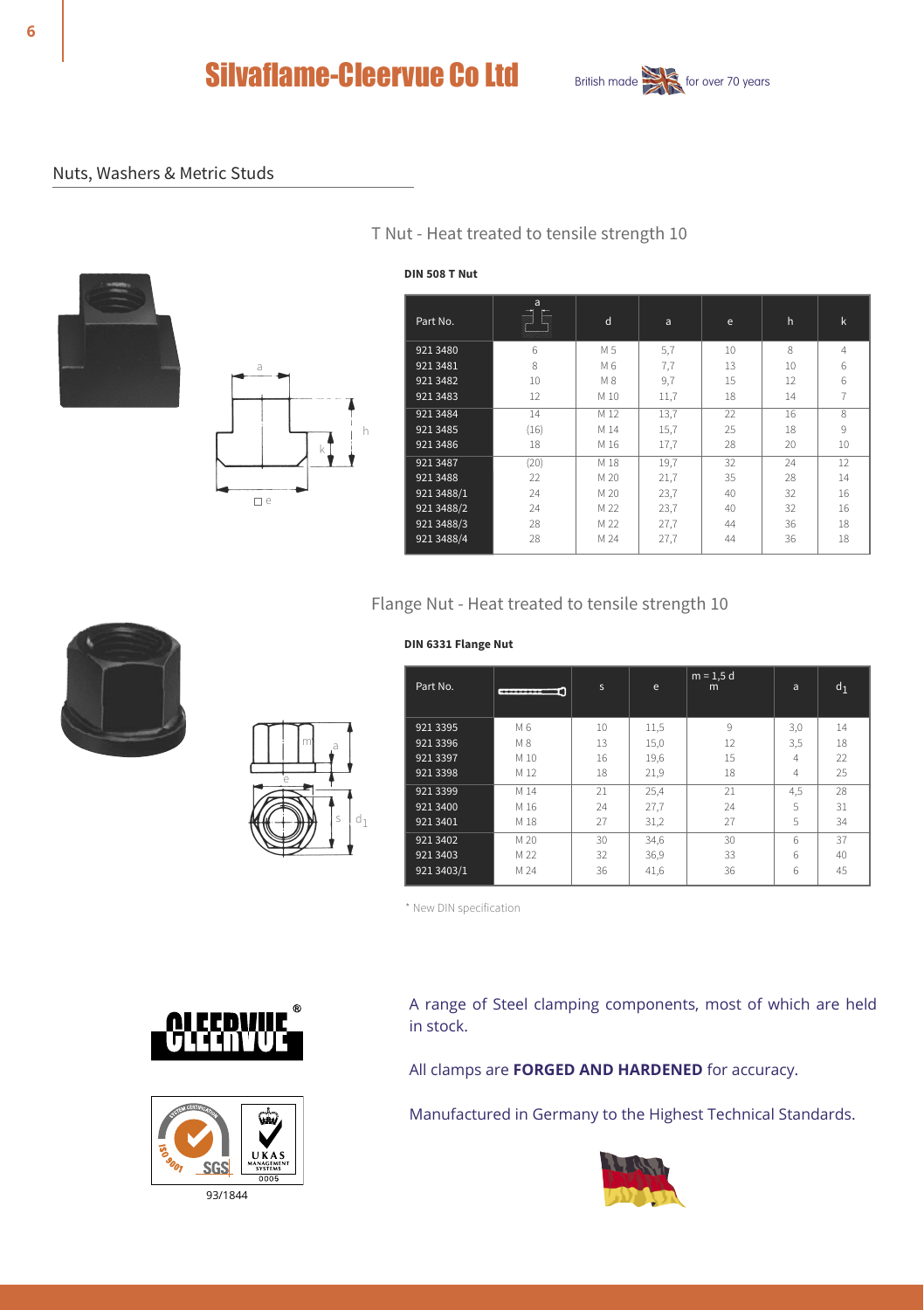Metric Studs & Bolts

DIN 6379 Studs - Tensile strength 8,8

d

L  $b_1 -$  b

| Part No.                                                                                     | a<br>pŀ | dxL                                                                                                                                  | b        | $b_1$ |
|----------------------------------------------------------------------------------------------|---------|--------------------------------------------------------------------------------------------------------------------------------------|----------|-------|
| 921 3310<br>921 3311<br>921 3312<br>921 3313                                                 | 10      | M8 x 40<br>M8 x 63<br>M8 x 100<br>63<br>M8 x 160<br>100                                                                              | 20<br>40 | 11    |
| 921 3314<br>921 3315<br>921 3316<br>921 3317<br>921 3318                                     | 12      | M10 x 50<br>25<br>M10 x 80<br>50<br>M10 x 125 75<br>M10 x 160 100<br>M10 x 200 125                                                   | 13       |       |
| 921 3319<br>921 3320<br>921 3321<br>921 3322<br>921 3323<br>921 3324<br>921 3325             | 14      | M12 x 50<br>25<br>M12 x 63<br>32<br>M12 x 80<br>50<br>M12 x 100 63<br>M12 x 125 75<br>M12 x 160 100<br>M12 x 200 125                 | 15       |       |
| 921 3326<br>921 3327<br>921 3328<br>921 3329                                                 | 16      | $M14 \times 63$<br>32<br>M14 x 100 63<br>M14 x 160 100<br>M14 x 250 160                                                              | 17       |       |
| 921 3330<br>921 3331<br>921 3332<br>921 3333<br>921 3334<br>921 3335<br>921 3336             | 18      | M16 x 63<br>32<br>M16 x 80<br>50<br>M16 x 100 63<br>M16 x 125 75<br>M16 x 160 100<br>M16 x 200 125<br>M16 x 250 160                  | 19       |       |
| 921 3337<br>921 3338<br>921 3339<br>921 3340                                                 | 20      | $M18 \times 80$<br>50<br>M18 x 125 75<br>M18 x 200 125<br>M18 x 315 180                                                              | 23       |       |
| 921 3341<br>921 3342<br>921 3343<br>921 3344<br>921 3345<br>921 3346<br>921 3347<br>921 3348 | 22      | M20 x 80<br>32<br>M20 x 125 70<br>M20 x 160 100<br>M20 x 200 125<br>M20 x 250 165<br>M20 x 315 200<br>M20 x 400 250<br>M20 x 500 315 | 27       |       |
| 921 3349<br>921 3350<br>921 3351<br>921 3352<br>921 3353<br>921 3354                         | 24      | M22 x 100 45<br>M22 x 160 100<br>M22 x 200 125<br>M22 x 250 160<br>M22 x 315 180<br>M22 x 400 250                                    | 31       |       |
| 921 3355<br>921 3356<br>921 3357<br>921 3358<br>921 3359<br>921 3360                         | 28      | M24 x 100 45<br>M24 x 160 100<br>M24 x 200 125<br>M24 x 250 160<br>M24 x 315 180<br>M24 x 400 250                                    | 35       |       |

DIN 787 T-Bolts - Complete with Nut & Flange, long thread series, tensile strength 8,8



| k<br>Part No.<br>dxL<br>b<br>a<br>ė<br>đĘ<br>921 3240<br>M8 x 32<br>20<br>921 3241<br>8<br>M8 x 50<br>35<br>7,7<br>13<br>6<br>921 3242<br>45<br>M8 x 80<br>921 3243<br>30<br>M10 x 40<br>921 3244<br>15<br>6<br>10<br>$M10 \times 65$<br>40<br>9,7<br>921 3245<br>$M10 \times 100$<br>60<br>921 3246<br>M12 x 50<br>35<br>11,7<br>18<br>921 3247<br>M12 x 65<br>40<br>921 3248<br>12<br>M12 x 80<br>50<br>11,7<br>18<br>7<br>921 3249<br>M12 x 125<br>70<br>921 3250<br>M12 x 200<br>100<br>921 3251<br>35<br>M12 x 50 |
|------------------------------------------------------------------------------------------------------------------------------------------------------------------------------------------------------------------------------------------------------------------------------------------------------------------------------------------------------------------------------------------------------------------------------------------------------------------------------------------------------------------------|
|                                                                                                                                                                                                                                                                                                                                                                                                                                                                                                                        |
|                                                                                                                                                                                                                                                                                                                                                                                                                                                                                                                        |
|                                                                                                                                                                                                                                                                                                                                                                                                                                                                                                                        |
|                                                                                                                                                                                                                                                                                                                                                                                                                                                                                                                        |
|                                                                                                                                                                                                                                                                                                                                                                                                                                                                                                                        |
|                                                                                                                                                                                                                                                                                                                                                                                                                                                                                                                        |
|                                                                                                                                                                                                                                                                                                                                                                                                                                                                                                                        |
|                                                                                                                                                                                                                                                                                                                                                                                                                                                                                                                        |
|                                                                                                                                                                                                                                                                                                                                                                                                                                                                                                                        |
|                                                                                                                                                                                                                                                                                                                                                                                                                                                                                                                        |
|                                                                                                                                                                                                                                                                                                                                                                                                                                                                                                                        |
|                                                                                                                                                                                                                                                                                                                                                                                                                                                                                                                        |
|                                                                                                                                                                                                                                                                                                                                                                                                                                                                                                                        |
| 921 3252<br>M12 x 65<br>40                                                                                                                                                                                                                                                                                                                                                                                                                                                                                             |
| 921 3253<br>14<br>$M12 \times 80$<br>50<br>13,7<br>22<br>8                                                                                                                                                                                                                                                                                                                                                                                                                                                             |
| 921 3254<br>M12 x 125<br>70                                                                                                                                                                                                                                                                                                                                                                                                                                                                                            |
| 921 3255<br>M12 x 200<br>100                                                                                                                                                                                                                                                                                                                                                                                                                                                                                           |
| 921 3256<br>M14 x 65<br>40<br>921 3257<br>$M14 \times 100$<br>25<br>9<br>16<br>60<br>15,7                                                                                                                                                                                                                                                                                                                                                                                                                              |
| 921 3258<br>M14 x 160<br>80                                                                                                                                                                                                                                                                                                                                                                                                                                                                                            |
| 921 3259<br>M14 x 250<br>120                                                                                                                                                                                                                                                                                                                                                                                                                                                                                           |
| 921 3260<br>M16 x 65<br>40                                                                                                                                                                                                                                                                                                                                                                                                                                                                                             |
| 921 3261<br>M16 x 80<br>50                                                                                                                                                                                                                                                                                                                                                                                                                                                                                             |
| 921 3262<br>25<br>16<br>M16 x 100<br>60<br>15,7<br>9<br>921 3263<br>M16 x 160<br>80                                                                                                                                                                                                                                                                                                                                                                                                                                    |
| 921 3264<br>M16 x 200<br>100                                                                                                                                                                                                                                                                                                                                                                                                                                                                                           |
| 921 3265<br>M16 x 250<br>120                                                                                                                                                                                                                                                                                                                                                                                                                                                                                           |
| 921 3266<br>M16 x 65<br>40                                                                                                                                                                                                                                                                                                                                                                                                                                                                                             |
| 921 3267<br>M16 x 80<br>50<br>921 3268<br>18<br>M16 x 100<br>60<br>17,7<br>28<br>10                                                                                                                                                                                                                                                                                                                                                                                                                                    |
| 921 3269<br>M16 x 160<br>80                                                                                                                                                                                                                                                                                                                                                                                                                                                                                            |
| 921 3270<br>100<br>M16 x 200                                                                                                                                                                                                                                                                                                                                                                                                                                                                                           |
| 921 3271<br>M16 x 250<br>120                                                                                                                                                                                                                                                                                                                                                                                                                                                                                           |
| 9213272<br>M20 x 80<br>50<br>19,7<br>32<br>12                                                                                                                                                                                                                                                                                                                                                                                                                                                                          |
| 921 3273<br>M20 x 125<br>70<br>921 3274<br>20<br>M20 x 160<br>80                                                                                                                                                                                                                                                                                                                                                                                                                                                       |
| 32<br>921 3275<br>M20 x 200<br>100<br>19,7<br>12                                                                                                                                                                                                                                                                                                                                                                                                                                                                       |
| 921 3276<br>120<br>M20 x 320                                                                                                                                                                                                                                                                                                                                                                                                                                                                                           |
| 921 3277<br>M20 x 80<br>50                                                                                                                                                                                                                                                                                                                                                                                                                                                                                             |
| 921 3278<br>M20 x 100<br>60<br>921 3279<br>M20 x 125<br>70                                                                                                                                                                                                                                                                                                                                                                                                                                                             |
| 921 3280<br>22<br>M20 x 160<br>80<br>21,7<br>35<br>14                                                                                                                                                                                                                                                                                                                                                                                                                                                                  |
| 921 3281<br>M20 x 200<br>100                                                                                                                                                                                                                                                                                                                                                                                                                                                                                           |
| 921 3282<br>M20 x 250<br>120                                                                                                                                                                                                                                                                                                                                                                                                                                                                                           |
| 921 3283<br>M20 x 320<br>120<br>921 3284                                                                                                                                                                                                                                                                                                                                                                                                                                                                               |
| M24 x 80<br>50<br>921 3284/1<br>M24 x 100<br>60                                                                                                                                                                                                                                                                                                                                                                                                                                                                        |
| 921 3284/2<br>70<br>M24 x 125                                                                                                                                                                                                                                                                                                                                                                                                                                                                                          |
| 24<br>23,7<br>40<br>921 3284/3<br>M24 x 160<br>80<br>16                                                                                                                                                                                                                                                                                                                                                                                                                                                                |
| 921 3284/4<br>M24 x 200<br>100                                                                                                                                                                                                                                                                                                                                                                                                                                                                                         |
| 921 3284/5<br>120<br>M24 x 250<br>921 3284/6<br>120<br>M24 x 320                                                                                                                                                                                                                                                                                                                                                                                                                                                       |
| 921 3284/7<br>M24 x 400<br>120                                                                                                                                                                                                                                                                                                                                                                                                                                                                                         |
| 921 3285<br>50<br>M24 x 80                                                                                                                                                                                                                                                                                                                                                                                                                                                                                             |
| 921 3285/1<br>M24 x 100<br>60                                                                                                                                                                                                                                                                                                                                                                                                                                                                                          |
| 70<br>921 3285/2<br>M24 x 125<br>921 3285/3<br>28<br>27,7<br>44<br>18<br>M24 x 160<br>80                                                                                                                                                                                                                                                                                                                                                                                                                               |
| 921 3285/4<br>M24 x 200<br>100                                                                                                                                                                                                                                                                                                                                                                                                                                                                                         |
| 921 3285/5<br>M24 x 250<br>120                                                                                                                                                                                                                                                                                                                                                                                                                                                                                         |
| 921 3285/6<br>120<br>M24 x 320                                                                                                                                                                                                                                                                                                                                                                                                                                                                                         |
| 921 3285/7<br>M24 x 400<br>120                                                                                                                                                                                                                                                                                                                                                                                                                                                                                         |